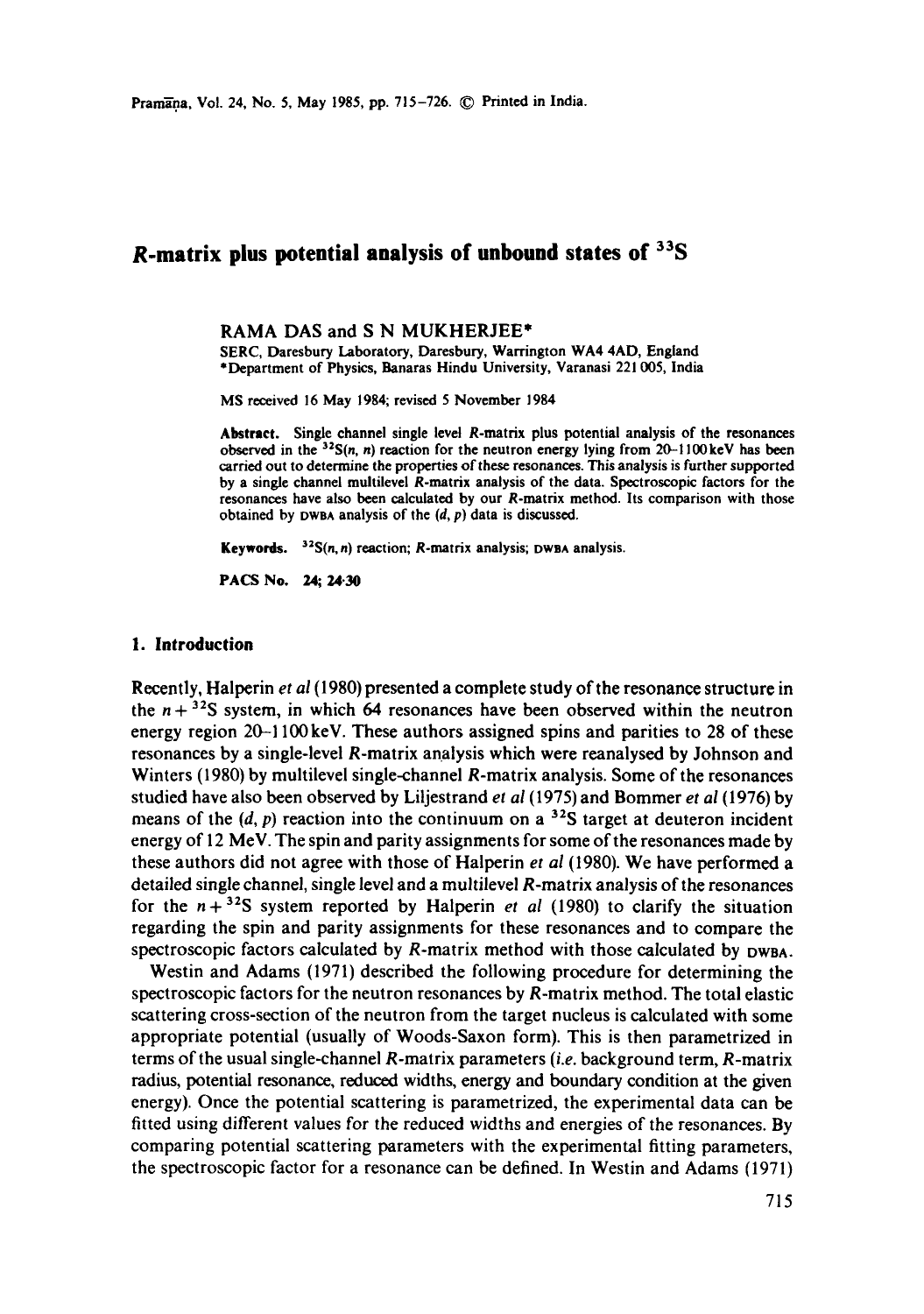method, however, the calculated spectroscopic factors depend strongly on R-matrix parameters. To overcome this drawback, some corrections to this method have been suggested. This is discussed in detail in the following sections.

For the  $n + {}^{32}S$  reaction the elastic scattering is the dominant reaction mode for the neutron energy within the region  $20-1100$  keV. The  $(n, \alpha)$  channel contributes very little to the cross-section in this region. So only the  $(n, n)$  channel is considered in the present work.

# **2. Potential scattering using R-function**

In this section it will be shown briefly how the potential scattering can be described by an R-matrix formalism. If the neutron elastic scattering is considered as a single problem of neutron scattering from a potential, its solution can be easily found by solving the Schrödinger equation with a Woods-Saxon potential  $(V_{ws})$ . By varying the parameters of the potential a reasonable fit to the elastic scattering data can be obtained. This fit, however, could be further improved by including the compound resonances in the framework of the R-matrix theory (Westin and Adams 1971; Takenchi and Moldauer 1970; Johnson 1973).

The Schrödinger equation in the interior region  $(r_c < a_c)$  can be written as

$$
(T + V_{ws})u_{plj}(r_c) = E_{plj}u_{plj}(r_c),\tag{1}
$$

where T is the kinetic energy operator and  $V_{ws}$  is the Woods-Saxon optical model potential, p labels a particular *lj* resonance in the elastic channel  $c$ ,  $a_c$  is the R-matrix channel radius and  $E_{plj}$  is the R-matrix energy parameter connected with the neutron centre-of-mass energy at which the resonance is seen experimentally. The radial wavefunction  $u_{\text{obj}}$  obeys the boundary condition

$$
\frac{a_c}{u_{plj}(a_c)} \left[ u'_{plj}(r_c) \right]_{a_c} = b_{plj},\tag{2}
$$

where prime denotes differentiation with respect to  $r_c$ .

When only the neutron elastic scattering channel is allowed, the R-matrix reduces to a R-function and for the single particle resonance labelled *plj* the R-function is taken to be

$$
R_{ij} = R_{ij}^0 + \gamma_{plj}^2 / (E_{plj} - E), \tag{3}
$$

where the parameters  $R_{ij}^0$  describes the background effect and  $\gamma_{pij}^2$  denotes the reduced width. When the optical model radial wavefunction is normalized to unity inside the Rmatrix radius  $a_c$ , the form of the reduced width is (Cooper *et al* 1974)

$$
\gamma_{plj}^2 = \left(\frac{\hbar^2}{2\mu_c a_c}\right) u_{plj}^2(a_c) / \int_0^{a_c} u_{plj}(r_c) dr_c,
$$
\n(4)

where  $\mu_c$  is the reduced mass of the system.

The relation between the elastic scattering  $U$ -matrix (collision matrix) element and the R-function is

$$
U_{ij} = \exp\left(2i\delta_{ij}\right)\left[1 + i\Gamma_{plj}^{s,p}/\left\{(E_{plj} - E) + (\Delta - \frac{1}{2}i\Gamma_{plj}^{s,p})\right\}\right],\tag{5}
$$

where

$$
\delta_{ij} = -\phi_{plj} + \tan^{-1} \left[ (R_{ij}^0 p_c / (1 + R_{ij}^0 (B_c - S_c)) \right] \tag{6}
$$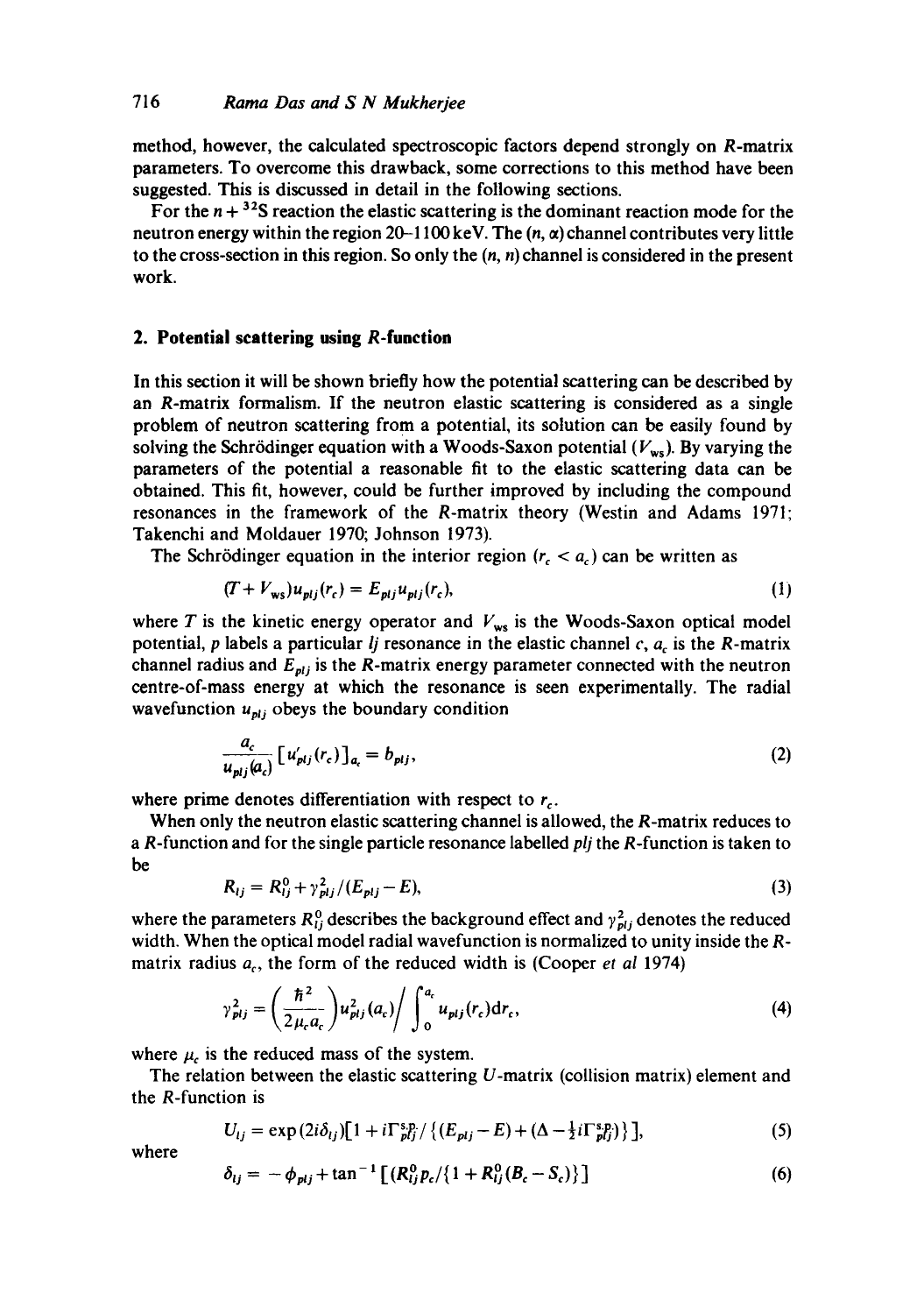and  $2\phi_{plj}$  is the change in the optical model phaseshift (=  $\pi/2$ ) at the resonance. The single particle width  $\Gamma^{s,p}_{pl}$  is related to the reduced widths  $\gamma^2_{pl}$  and the penetration factor  $p_c$  by the following expression:

$$
\Gamma_{plj}^{\rm s.p.} = 2p_c \gamma_{plj}^2/D. \tag{7}
$$

The expression for the level shift  $\Delta$  is given by

$$
\Delta = \frac{\gamma_{plj}^2}{D} \left[ (B_c - S_c) + R_{ij}^0 (B_c - S_c)^2 + R_{ij}^0 p_c^2 \right],
$$
\n(8)

where

$$
D = [1 + R_{ij}^0 (B_c - S_c)]^2 + (R_{ij}^0 p_c)^2, \tag{9}
$$

where  $B_c$  and  $S_c$  are the natural boundary condition parameters (NBCP) and the shift function respectively.  $B_c$  (NBCP) is a free, real and neutron energy independent parameter and can be chosen according to the best R-matrix parametrization of potential resonance scattering. By using the reduced width calculated by the optical model wavefunctions and using the optical model phase-shifts instead of the hard sphere phase-shifts in the above equation the *-matrix parametrization of the potential* scattering and the extraction of single particle width is made easier (Mahaux and Weidenmuller 1967; Cugnon 1975; Namjoshi *et ai* 1976).

Thus neutron scattering from a potential can be solved by one of the two ways. One way is to match the logarithmic derivatives of the internal and external wavefunctions at the boundary of potential at each energy and find the phase-shift as a function of energy. The second is to use the R-matrix procedure for the partial wave of interest.

In the present analysis of  $32S(n, n)$  data, a potential is chosen which has a real central part of the Woods-Saxon form and a spin-orbit term of the Thomas form. We have fixed the radius and diffuseness parameters of both the real and the spin-orbit terms to 1"22 fm and 0.7 fm respectively. The depth of the spin-orbit potential is taken to be 3 MeV. The depth of the real potential has been determined for a given resonance energy to produce a resonance. These values for  $l = 0, 1, 2$  resonances lie in the range 26--32 MeV, 39-50 MeV and 34-36 MeV respectively.

To convert the potential scattering calculation into the R-matrix form, we need to choose an energy  $E_{pi}$  and an R-matrix radius  $a_c$ . Then using the wavefunction generated by the potential at  $E_{plj}$  and  $a_c$ ,  $\gamma_{plj}^2$  (4) and boundary condition  $b_{plj}$  (2) can be computed.

In the R-matrix optical model analysis  $a<sub>c</sub>$  must be chosen carefully. Westin and Adams (1971) suggest that  $a_c$  should be outside the point where the potential contributes to greater than about 0-1 %. Takeuchi and Moldauer (1970) also placed  $a_c$  at either 7 fm or 10 fm for <sup>17</sup>O, which are outside the potential. On the other hand, Johnson (1973) put it inside the potential range. We have chosen  $a_c$  equal to the distance where the nuclear potential drops to  $0.02\%$  of its maximum value which is equal to 10 fm in the present case. This choice of  $a_c$  provides a best fit to the data.

In one-level approximation, NBCP  $(B_c)$  is chosen to be equal to  $b_{\text{nl}}$  for each resonance *plj.* For numerical estimation of Bc most of the authors (Bond and Firk 1977; Hickey *et al* 1974) advocate the value:

$$
B_c = b_{pij} = [S_c(E_{pij})]_{r_c = a_c},\tag{10}
$$

where  $S_c$  represents the shift function evaluated at  $E = E_{pi}$ . By this choice of  $B_c$  and proper selection of background R-matrix  $R_{ij}^0$ , the level shift parameter (equations (8)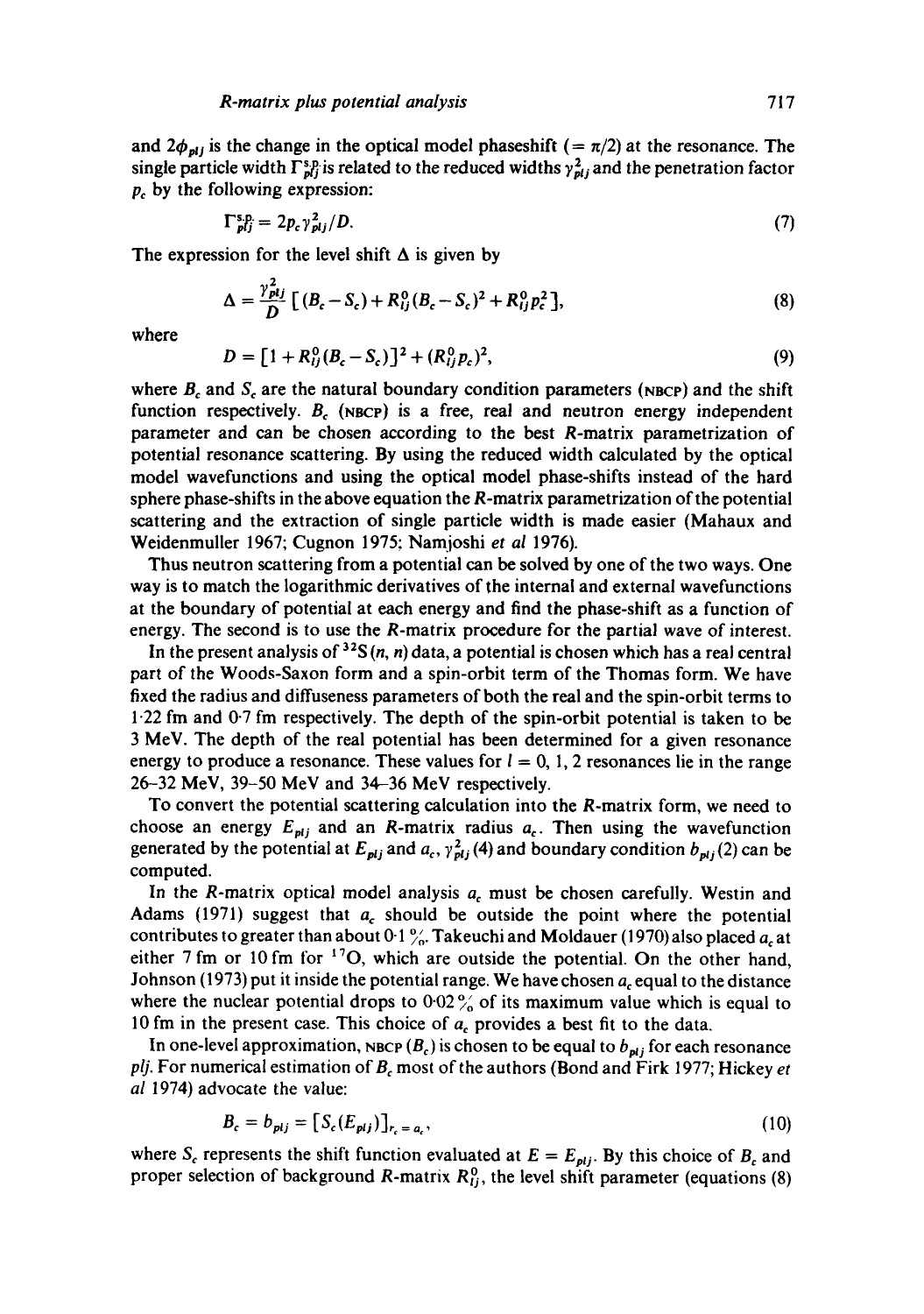and (9)) may be made negligible giving rise to minimum shift of the energy  $E_{pi}$  from the experimental resonance energy (Westin and Adams 1971). Furthermore, such a choice of  $B_c$  along with the choice of R-matrix radius  $a_c$  equal to the nuclear potential radius enables us to join smoothly the interior and exterior wavefunctions at the boundary. The boundary condition parameters used by Cooper *et al* (1975) are different from those used by us in the sense that they have used an R-matrix radius greater than the nuclear potential radius.

In the present calculation a simultaneous search over  $E_{nl}$  and  $R_{ll}^{0}$  is made to provide a best fit to each peak of the experimental total cross-section of Halperin *et al* (1980). We use the  $\chi^2$  minimization procedure. As remarked earlier, Halperin *et al* (1980) observed 64 resonances for  $n + {}^{32}S$  systems in their work. Of these, 28 were spin and parity assigned. In the present analysis those 14 resonances of their work are selected which were also observed by Bommer *et ai* (1976) in their (d, p) measurements on 32S target, so that the R-matrix and DWSA results could be compared.

In table 1, the results of our R-matrix optical model analysis for  $l > 0$  resonances are presented. Level shifts in each resonance are negligible and hence not listed. As discussed earlier, for each chosen energy  $E_{plj}$  we have searched over the depth of the potential which produces a resonance. Corresponding to each well depth at energy  $E_{pli}$ ,  $b_{pij}$  and  $\gamma_{pij}^2$  are calculated. Since we have the freedom of changing  $E_{pij}$  and hence the corresponding depth of the potential well, we could reproduce all the single particle resonances corresponding to a particular partial wave *ij.* Possibly this explains why energy-independent optical model potential chosen by Westin and Adams (1971) could not reproduce the double  $d_{3/2}$  resonances in carbon and ended up in giving total spectroscopic strengths greater than one. Further spectroscopic factors for each  $d_{3/2}$ 

| $E_X$<br>(MeV)<br>(n, n) | $E_{c.m.}$<br>(MeV) |                           |           |        |           | $\gamma_{plj}^2$<br>(MeV) |                |                                      |           |
|--------------------------|---------------------|---------------------------|-----------|--------|-----------|---------------------------|----------------|--------------------------------------|-----------|
| Halperin<br>et al (1980) |                     | $E_{\mu}$<br>ij*<br>(MeV) |           |        | $b_{\mu}$ | (n, n)<br>Present<br>work | $R_{ij}^0$     | $\sigma_{\rm tot}$<br>peak<br>(barn) | $\chi^2$  |
| 8.8387                   | 0-1957              | 1                         | $1/2^{-}$ | 0.1870 | $-0.5264$ | 0.1987                    | $0-0$          | 8.31                                 | 0.165     |
| 8.9060                   | 0.2630              | ı                         | $1/2^{-}$ | 0.2580 | $-0.4482$ | 0.2055                    | 00             | $5-47$                               | 0.252     |
| 8.9218                   | 0.2788              | 1                         | $3/2^{-}$ | 0.2690 | $-0.4389$ | 0.2060                    | $0-0$          | $11 - 21$                            | 0.193     |
| 9.3449                   | 0.7019              | 1                         | $1/2^{-}$ | 0-6890 | $-0.2343$ | 0-1658                    | 0.5            | 2.30                                 | 0.291     |
| 9.3605                   | 0.7175              | 1                         | $3/2^-$   | 0.7030 | $-0.2305$ | 0-1629                    | 00             | 4.22                                 | 0.223     |
| 9.5349                   | 0.8919              | 1                         | $3/2^-$   | 0.8690 | $-0.1936$ | 0.1250                    | 00             | 3.64                                 | 0.230     |
| 9.6587                   | 1.0157              | ı                         | $3/2^-$   | 1.0050 | $-0.1729$ | 0.0948                    | 0.3            | 2.81                                 | 0.218     |
| 9.2112                   | 0.5682              | 2                         | $5/2^{+}$ | 0.5610 | $-1.0820$ | 0.0518                    | $0-0$          | 10.38                                | $0 - 041$ |
| 9.4021                   | 0.7591              | $\overline{c}$            | $5/2^{+}$ | 0.7510 | $-0.8881$ | 0.0602                    | 00             | 6.93                                 | 0.018     |
| 9.4360                   | 0.7930              | 2                         | $5/2^{+}$ | 0.7860 | $-0.8582$ | 0.0616                    | 0 <sub>0</sub> | 6.51                                 | 0-035     |
| 9.5606                   | 0.9176              | 2                         | $5/2^+$   | 0.9120 | $-0.7603$ | 0-0661                    | 00             | 5.03                                 | 0138      |

**Table 1.** The results of single level  $R$ -function optical model analysis for  $p$  and d-wave resonances.\*

\* Channel radius  $(a_c)$  and the last particle binding energy  $(B_n)$  used in the analysis are 10 fm and 8-643 MeV respectively.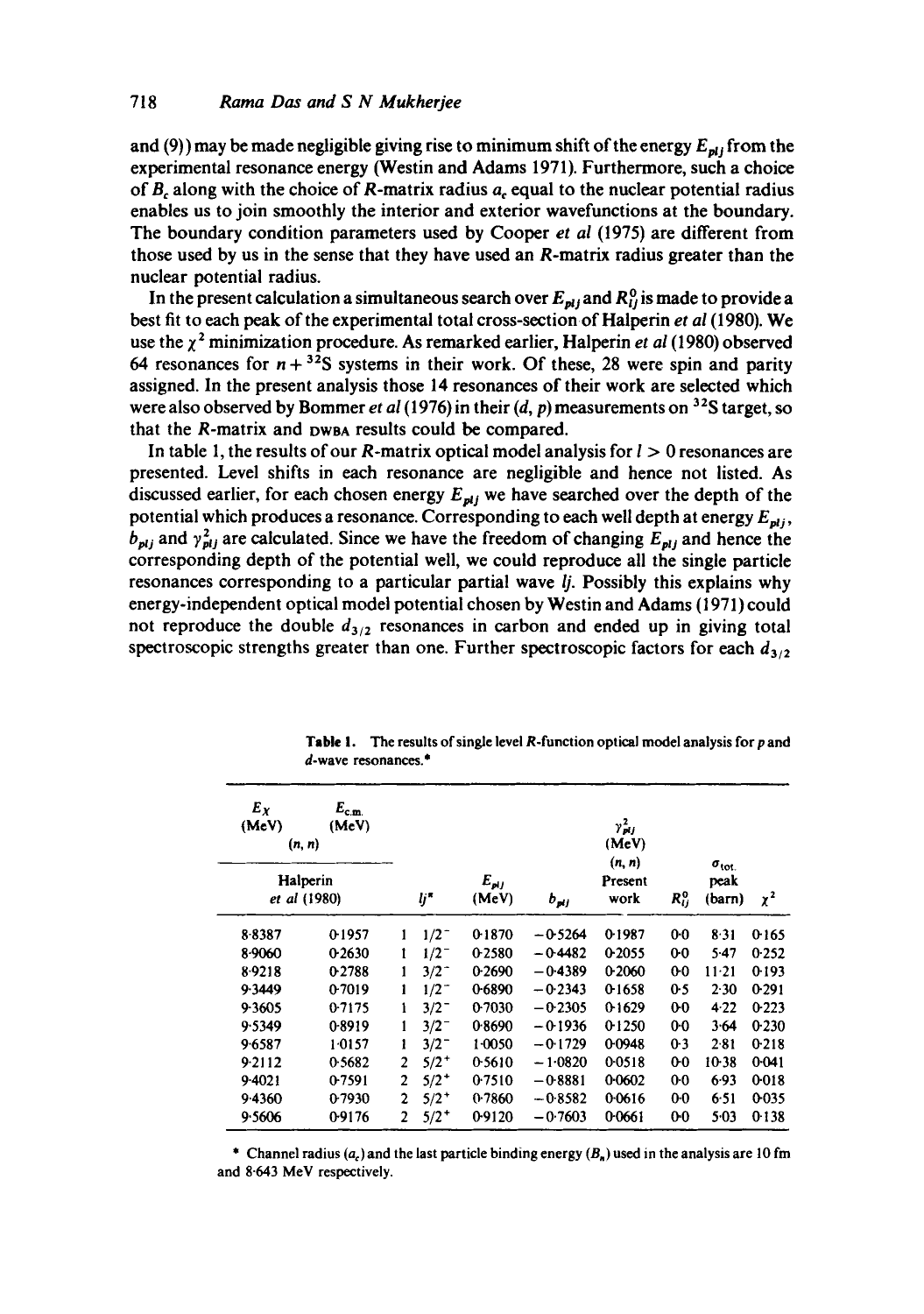resonance in their case strongly depends on the R-matrix parameters. Similar observations have been made by Cooper *et ai* (1975).

We have also been able to reproduce S-wave resonances at  $E_x = 98.8$ , 364.3 and 674.1 keV through R-function potential analysis. The ability of optical model Rfunction to reproduce S-wave resonances in the absence of a barrier was tested by Takeuchi and Moldauer (1970). Since in the absence of a barrier, width parameters for  $l = 0$  resonances are not meaningful, these are not reported here.

The spectroscopic factor in  $(d, p)$  stripping to unbound state is generally defined as the ratio of experimental cross-section and that calculated by  $D$ WBA. The neutron width  $\Gamma_{n}^{(d, p)}$  calculated from  $(d, p)$  reaction is then written as

$$
\Gamma_n^{(d,\,p)} = S\Gamma_n^{s.p},\tag{11}
$$

where S is the ratio of experimental and theoretical  $(d, p)$  cross-section and  $\Gamma_n^*P$  is the single particle neutron width.

The spin and parity assignments for eleven  $l > 0$  resonances have also been reexamined in the single level R-function optical model analysis. Our *lj ~* assignments for nine  $l \neq 0$  resonances agree with those made by single level single channel R-matrix analysis of the data by Halperin *et al* (1980). It may be noted that these authors have used hard sphere phase shift instead of optical model phase shifts used in present case and the reduced widths obtained by fitting experimental data instead of the reduced width estimated through optical model wavefunction in the present analysis. However in our analysis, p-wave resonance at  $E_x = 9658.7$  keV is assigned  $j^{\pi} = 3/2^{-}$  instead of  $1/2^-$  assigned by them. Furthermore the resonance at  $E_x = 9402$  keV is confirmed to be *ds/2* resonance instead of an ambiguous I > 1 reported by Halperin *et al* (1980) and d3/2 assigned by Liljestrand *et al* (1975). Bommer *et al* (1976) assigned only orbital angular momentum (*l*) to the eleven  $l \neq 0$  resonances being discussed here and our assignments agree in all cases with their assignments. Thus the present analysis confirms that the resonance at  $E_x = 9344.9 \text{ keV}$  corresponds to  $l = 1$  as has been assigned by Bommer *et al* instead of  $l = 3$  as assigned by Liljestrand *et al.* Final confirmation of all common resonances through a single-channel multilevel ( $s$ CML)  $R$ matrix fit to total elastic scattering cross-section and the extraction of spectroscopic factors are discussed in § 3.

# **3. Multilevel single channel R-matrix fit to the total elastic scattering cross-section data and the spectroscopic factors**

For the actual scattering to be parametrized the potential scattering R-function (3) must be replaced by one representing the true nuclear wavefunction at the channel surface. The  $s$ CML R-function is given as

$$
R_{ij} = \sum_{\lambda=1}^{\infty} \gamma_{\lambda ij}^2 / (E_{\lambda ij} - E). \tag{12}
$$

As the experiments are performed over limited energy range, it is difficult to include all the states in (12) and an approximation must, therefore, be made. Usually the Rfunction is split into two segments, one part containing explicitly all the levels within the energy region of interest and the other including distant levels outside the region so that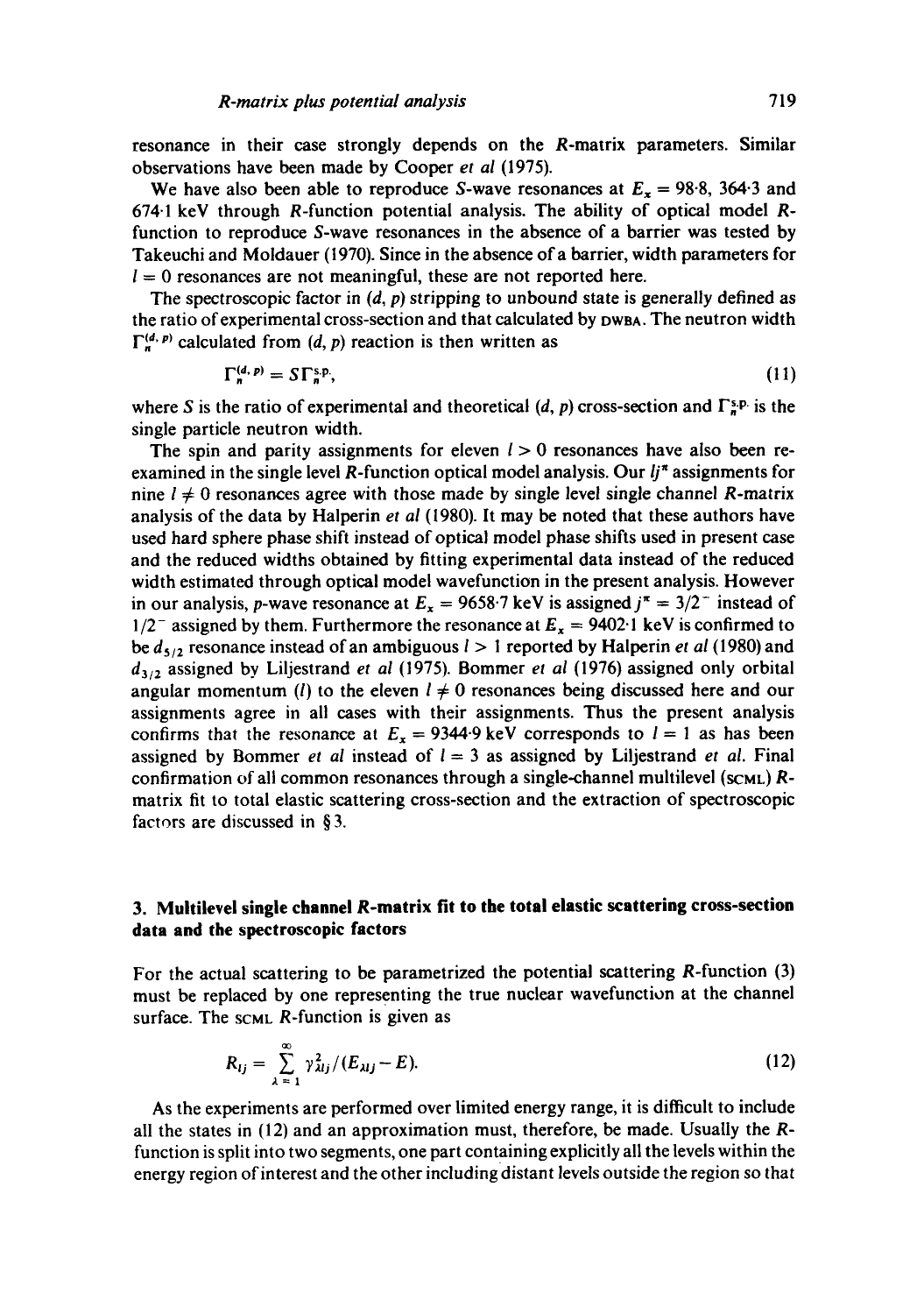(12) takes the form

$$
R_{ij} = \sum_{\lambda} \gamma_{Mj}^2 / (E_{\mu j} - E) + R_{ij}^0,
$$
 (13)

where  $E_{\lambda ij}$  and  $\gamma_{\lambda ij}$  are respectively the eigen energies and the neutron reduced widths parameters for actual levels  $\lambda l$ *j*. The quantity  $R_l^0$  includes the effect of other levels not included in the analysis. The form of the actual reduced width is given by

$$
\gamma_{\lambda l j} = (\hbar^2 / 2\mu_c a_c)^{1/2} \int \Phi_c \zeta_{\lambda l j} ds,
$$
\n(14)

where  $\Phi_c$  is the channel surface wavefunction and  $\xi_{\lambda i}$  is the actual complete channel wavefunction for *<i>lli* state. The relation between collision matrix and *R*-function is

$$
U_{ij} = \exp (2i\phi_i) \left[ 1 + \frac{2iR_{ij}p_c}{1 + R_{ij}(B_{ij} - S_c - ip_c)} \right],
$$
 (15)

where  $\phi_i$  is hard sphere phase shift. The partial width  $\Gamma_{\lambda ij}$  is expressed as  $\Gamma_{\lambda ij} = 2p_c\gamma_{\lambda ij}^2$ . The total scattering cross-section has the usual form

$$
\sigma_{\text{tot}}^{(n,\,n)} = \frac{\pi}{k^2} \sum_{ij} \frac{(2j+1)}{(2I_1+1)(2I_2+1)} \left| 1 - U_{ij} \right|^2.
$$
 (16)

The natural boundary condition parameter  $B_{ij}$  appearing in (15) is different from that defined by (10) which corresponds to one-level approximation of the R-matrix theory. In the present scmt R-matrix fitting process,  $B_{ij}$  is considered as real energy independent free parameters for each *lj* and its values are chosen to obtain the best fit to the shape of the experimental total cross-section. On the other hand,  $b_{\lambda ij}$  is the boundary condition parameter for each *lj* state and is given by the logarithmic derivative of the actual radial wavefunction  $u_{\lambda ij}$  at  $r_c = a_c$ . In the present work we assume  $B_{ij} \neq b_{\lambda'ij} \neq b_{\lambda'ij}$  for  $\lambda \neq \lambda'$  for each *lj*.

For single-channel case, the spectroscopic factor for a particular resonance state *21j* is defined as (Cooper *et al* 1974)

$$
S_{\lambda ij} = \gamma_{\lambda ij}^2 / \gamma_{\rm pl}^2. \tag{17}
$$

Thus  $S_{\lambda i}$  may be interpreted as the square of the fraction of optical model wavefunction  $(u_{\text{pl}})$  in the actual internal wavefunction  $(u_{\text{pl}})$  at the R-matrix surface,  $r_c = a_c$ . The normally tacit assumption, that a single internal R-matrix eigenfunction is directly related to the actual internal wavefunction for the nuclear state, allows S to be considered equivalent to the spectroscopic factor defined for the stripping reaction as long as the surface radius is taken outside the range of nuclear force. For the spectroscopic factor  $S_{\lambda i}$  to be least dependent on the R-matrix parameters, both  $\gamma_{\lambda i}^2$ and  $\gamma_{plj}^2$  must be estimated using the same value of channel radius  $a_c$  and true nuclear radial wavefunction  $(u_{p l j}(r_c))$  and the single particle wavefunction  $(u_{p l j}(r_c))$  must satisfy identical boundary condition at channel surface  $r_c = a_c$ , *i.e.*  $b_{\mu j} = b_{\mu j}$ .

In the present multilevel single channel R-matrix analysis of  $3^2S + n$  data of Halperin *et al* (1980) we have included only 28 resonances; 5 for  $l = 0$ ,  $j = 1/2$  ( $\lambda = 1$ -5); 7 for  $l = 1, j = 1/2$  ( $\lambda = 1$ -7); 7 for  $l = 1, j = 3/2$  ( $\lambda = 1$ -7) and 9 for  $l = 2, j = 5/2$  ( $\lambda = 1$ -9). A multilevel fit to the total cross-section data is shown in figures (la) and (lb) and the corresponding resonance parameters  $E_{\lambda ij}$  (energy),  $\gamma_{\lambda ij}^2$  (reduced width) and  $B_{ij}$  (NBCP)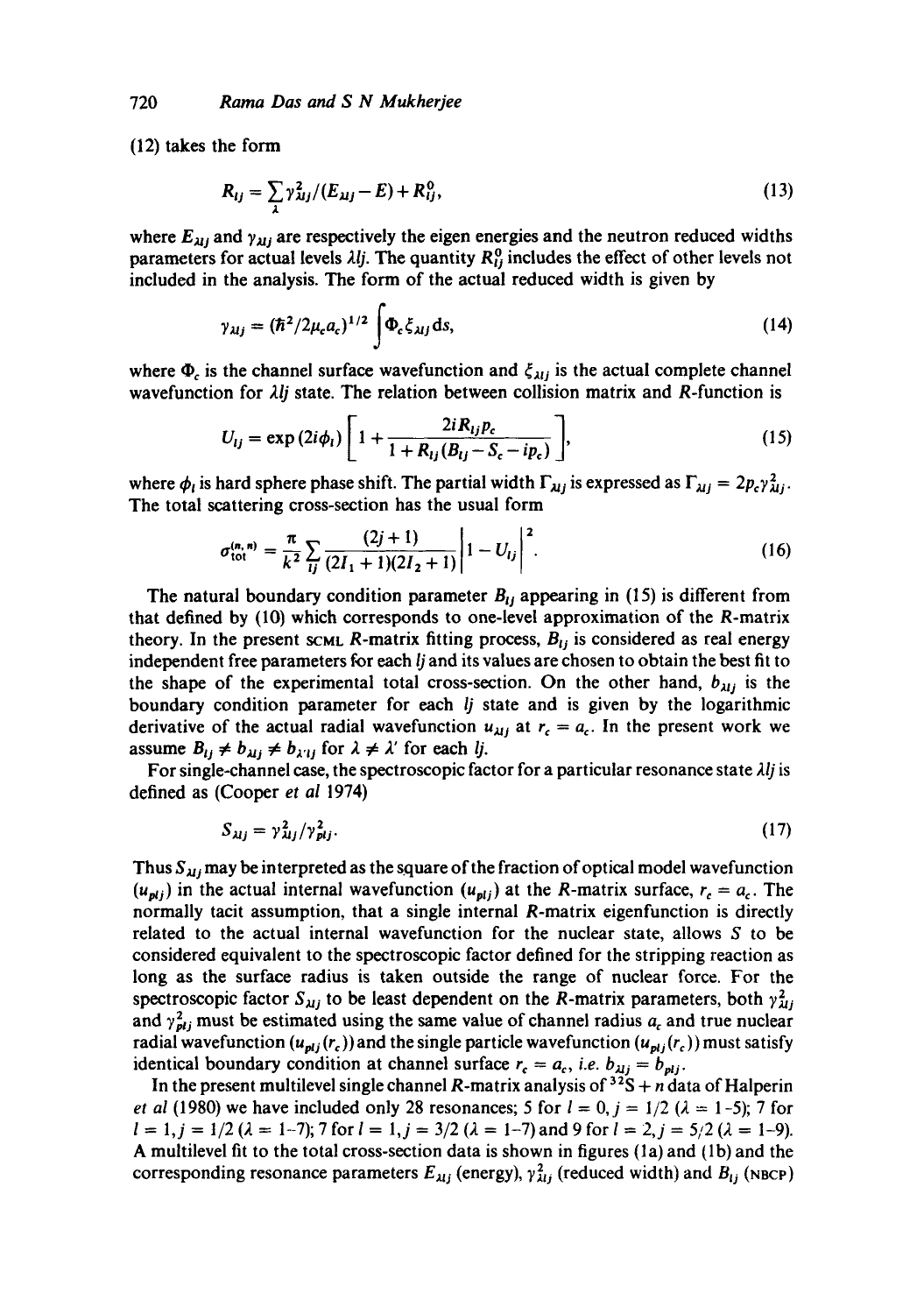

Figure 1a. SCML R-matrix fit to the total neutron elastic scattering cross-section data of Halperin et *al* (1980) from 20-220 keV (shape fitting).

up to 1100 keV neutron energy ( $E_{\text{lab}}$ ) are listed in table 2. Partial widths  $\Gamma_{\mu j}^{n}$  obtained from the present analysis (listed in the last column) compare nicely with those of Halperin *et al* (listed in the 5th column).

The fit to the  $32S + n$  cross-section data was performed by an interactive R-matrix programme which included a  $\chi^2$  minimization routine. The programme varies  $B_{1i}$ (NBCP),  $E_{\lambda ij}$  (resonance energy),  $\gamma_{\lambda ij}$  (reduced width) and  $R_{ij}^0$  in order to obtain the best fit to the data. The process of fitting, however, involves first guessing a set of parameters for the resonances. In scml analysis  $B_{ij}$  is treated as a free real and energy independent parameter and it is searched for each partial wave *(lj)* to get the best fit to the data. Similarly the background parameter  $R_{ij}^0$  is also treated as a free parameter and is searched for each partial wave. In figure 2 the best fit values of  $R_{ij}^0$  for each partial wave are shown with respect to the neutron energy. In order to get a meaningful comparison between the present SCML and the optical model SCSL analysis of the data (presented in last section), the value of the channel radius is chosen to be the same in both analyses. It is worthwhile to note that the multilevel fit of Johnson and Winters (1980) for the same data differs from ours in the sense that these authors do not treat  $B_{ij}$  and  $R_{ij}^0$  as free parameters. In their analysis  $B_{ij}$  is considered as a real energy dependent parameter and is put equal to the shift function at each neutron c.m. energy and  $R_0^0$  was estimated from the non-resonant phase-shifts (see Johnson and Winters 1980 for details). The imposition of these constraints results in their getting too high theoretical peak cross-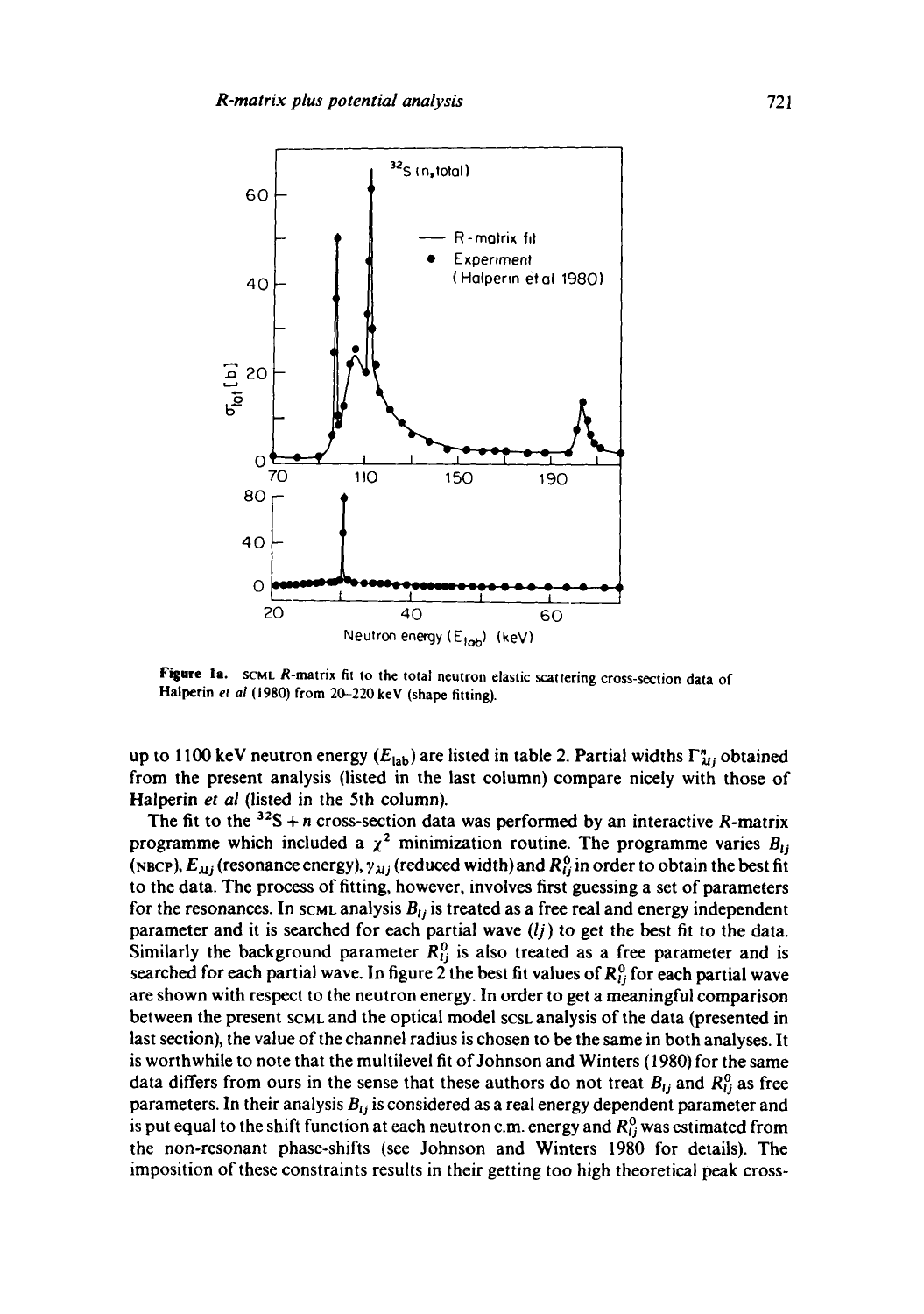

Figure 1b. scmt. R-matrix fit to the total neutron elastic scattering cross-section data of Halperin et al (1980) from 220-1100 keV.



**Figure 2.** The background R-matrix  $R_{ij}^{\mu}$  used in the fits shown in figures 1a and 1b.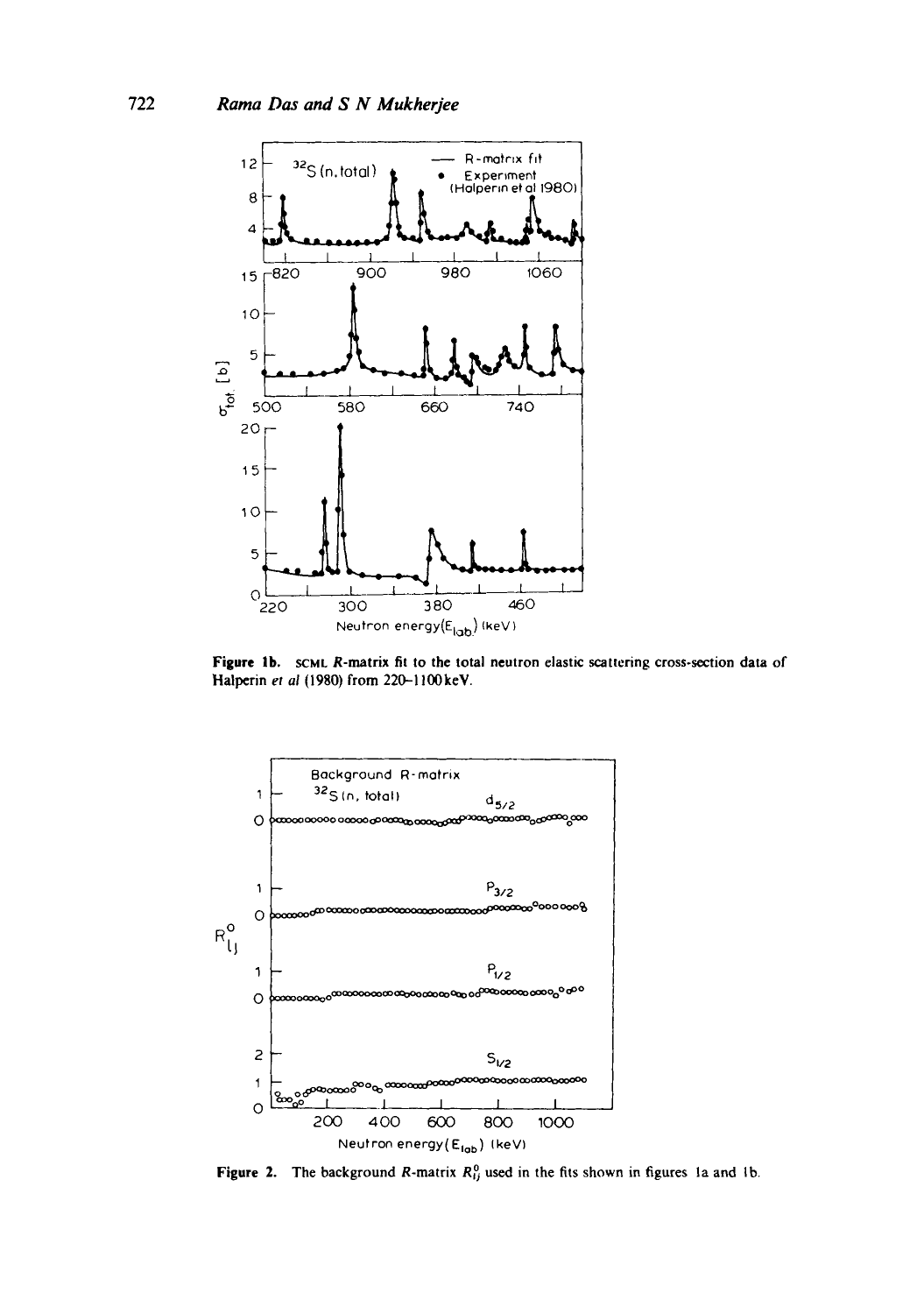|                        |                         |           | $E_X$<br>$E_{c.m.}$<br>(keV)<br>(keV)<br>(n, n) |            |             |                   |                                                 |                |               |
|------------------------|-------------------------|-----------|-------------------------------------------------|------------|-------------|-------------------|-------------------------------------------------|----------------|---------------|
| lj*<br>Present<br>work |                         | lj*       | Halperin et al<br>(1980)                        |            | г.<br>(keV) | $E_{uj}$<br>(keV) | $\boldsymbol{B}_{ij}$<br>(n, n)<br>Present work | رىد د<br>(keV) | Г'n,<br>(keV) |
|                        |                         |           |                                                 |            |             |                   |                                                 |                |               |
|                        | $\bf{0}$                | $1/2^+$   | 8741.8                                          | 98.8       | 15.000      | 98.0              |                                                 | $11-0$         | 14.960        |
|                        | $\mathbf 0$             | $1/2^+$   | 9007.3                                          | 364.3      | 7.850       | $358 - 8$         |                                                 | $3 - 00$       | 7.836         |
| $01/2^+$               | 0                       | $1/2^{+}$ | 9317.1                                          | 674.1      | 11-810      | 669.1             | $0-0$                                           | $3 - 00$       | 10.716        |
|                        | $\bf{0}$                | $1/2^{+}$ | 9656-7                                          | $1013 - 7$ | 2.100       | 1008.5            |                                                 | 0.50           | 2.190         |
|                        | $\bf{0}$                | $1/2^{+}$ | 96746                                           | 10316      | 0310        | 1033-0            |                                                 | $0 - 07$       | 0.309         |
|                        | 1                       | $1/2^{-}$ | $8671 - 7$                                      | $28 - 7$   | 0-064       | 29.6              |                                                 | 0.60           | 0056          |
|                        | 1                       | $1/2^{-}$ | 8838-7                                          | $195 - 7$  | 3-050       | 198.8             |                                                 | $3 - 60$       | 3.406         |
| $11/2^-$               | 1                       | $1/2 -$   | 8906-0                                          | $263 - 0$  | 1.660       | 2676              |                                                 | 1.50           | $1 - 890$     |
|                        | 1                       | $1/2^{-}$ | 9344.9                                          | 701.9      | 4.500       | $702 - 1$         | $-1.351$                                        | $1-40$         | 3.917         |
|                        | ı                       | $1/2^{-}$ | 9597-1                                          | $954 - 1$  | 8.300       | 9580              |                                                 | 1.60           | 5:571         |
|                        | 1                       | $1/2 -$   | 9619-4                                          | $976 - 4$  | 1.550       | 979.4             |                                                 | $0 - 70$       | 2.464         |
|                        | 1                       | $1/2^{-}$ | $9658 - 7$                                      | $1015 - 7$ | 2.500       | $1015-3$          |                                                 | $0 - 70$       | 2.541         |
|                        | 1                       | $3/2^{-}$ | 8736.7                                          | 93.7       | 0234        | $94-1$            |                                                 | $0 - 50$       | $0-208$       |
|                        | ı                       | $3/2 -$   | 8751.0                                          | $108 - 0$  | 1.116       | 109.6             |                                                 | 200            | 0-988         |
|                        | 1                       | $3/2^{-}$ | $8921 - 8$                                      | 278.8      | 2.240       | $281 - 2$         |                                                 | 1.60           | 2-099         |
| $13/2^-$               | 1                       | $3/2^{-}$ | 9042.0                                          | 399-0      | 0.145       | 400-5             | $-1.501$                                        | 0-08           | 0.144         |
|                        | 1                       | $3/2^-$   | 9360-5                                          | 717.5      | 2.240       | 720-5             |                                                 | 0.90           | 2.570         |
|                        | 1                       | $3/2 -$   | 9534.9                                          | 891.9      | 5.550       | $892 - 1$         |                                                 | $1-40$         | 4.648         |
|                        | 1                       | $3/2^-$   | 9700-4                                          | $1057 - 4$ | 0.820       | 10920             |                                                 | $0-20$         | 0-744         |
|                        | 2                       | $5/2^{+}$ | 9090-9                                          | 447.9      | 0.244       | 449.0             |                                                 | 0.30           | 0-199         |
|                        | 2                       | $5/2^{+}$ | $9211 - 2$                                      | $568 - 2$  | $3 - 860$   | $572 - 1$         |                                                 | $3 - 80$       | 3.730         |
|                        | $\overline{\mathbf{c}}$ | $5/2^+$   | $9271 - 7$                                      | $628 - 7$  | 1.420       | $633 - 2$         |                                                 | 1.20           | 1.375         |
|                        | $\overline{2}$          | $5/2^{+}$ | 9297-0                                          | 6450       | 0-790       | 657.5             |                                                 | $0 - 60$       | 0.726         |
| $2.5/2$ <sup>+</sup>   |                         | (1)       | 9402-1                                          | 759.1      | 0-250       | $754 - 4$         | $-3.701$                                        | $1-70$         | 2.526         |
|                        | 2                       | $5/2^{+}$ | 9436.0                                          | 793.0      | 1.690       | $795 - 2$         |                                                 | 0.90           | 1.435         |
|                        | $\mathbf 2$             | $5/2^{+}$ | 95340                                           | 891-0      | $2 - 415$   | $894-1$           |                                                 | 1.30           | 2.421         |
|                        | $\overline{\mathbf{c}}$ | $5/2^{+}$ | 9560-6                                          | $917-6$    | 3.090       | $921 - 2$         |                                                 | 1.50           | 2.895         |
|                        | $\overline{\mathbf{z}}$ | $5/2^{+}$ | 9665-4                                          | 1022-4     | 3.900       | 1023-0            |                                                 | $1-70$         | 3.723         |

Table 2. R-matrix parameters from single channel multilevel R-matrix shown in figures 1 and 2.

Channel radius  $a_r = 10$  fm.

sections. However, in the present case by appropriate selection of free parameters  $B_{ij}$ and  $R_{ij}^{\nu}$ , an excellent fit to the experimental peak cross-sections has been obtained. The value of  $\chi^2$  for 153 data points is 2.342, giving  $\chi^2$  per datum equal to 0.015.

The *lj* assignments performed in the previous section by the optical model scsL analysis have been re-examined here in our SCML analysis. We confirm *lj* assignments of 13 out of the 14 common resonances considered in the previous section. However the pwave resonance at  $E_x = 9658.7$  keV is assigned  $j^* = 1/2^-$  in scmL analysis instead of  $j^* = 3/2^-$  as assigned in scsL optical model analysis in the previous section. For some of the resonances our *lj* assignments differ from those of Liljestrand *et al* (1975) who use DWBA analysis of the  $(d, p)$  reactions to unbound states for the study of these assignments. This is shown in table 3. In the  $32S(n, n)$  data of Halperin *et al* (1980) there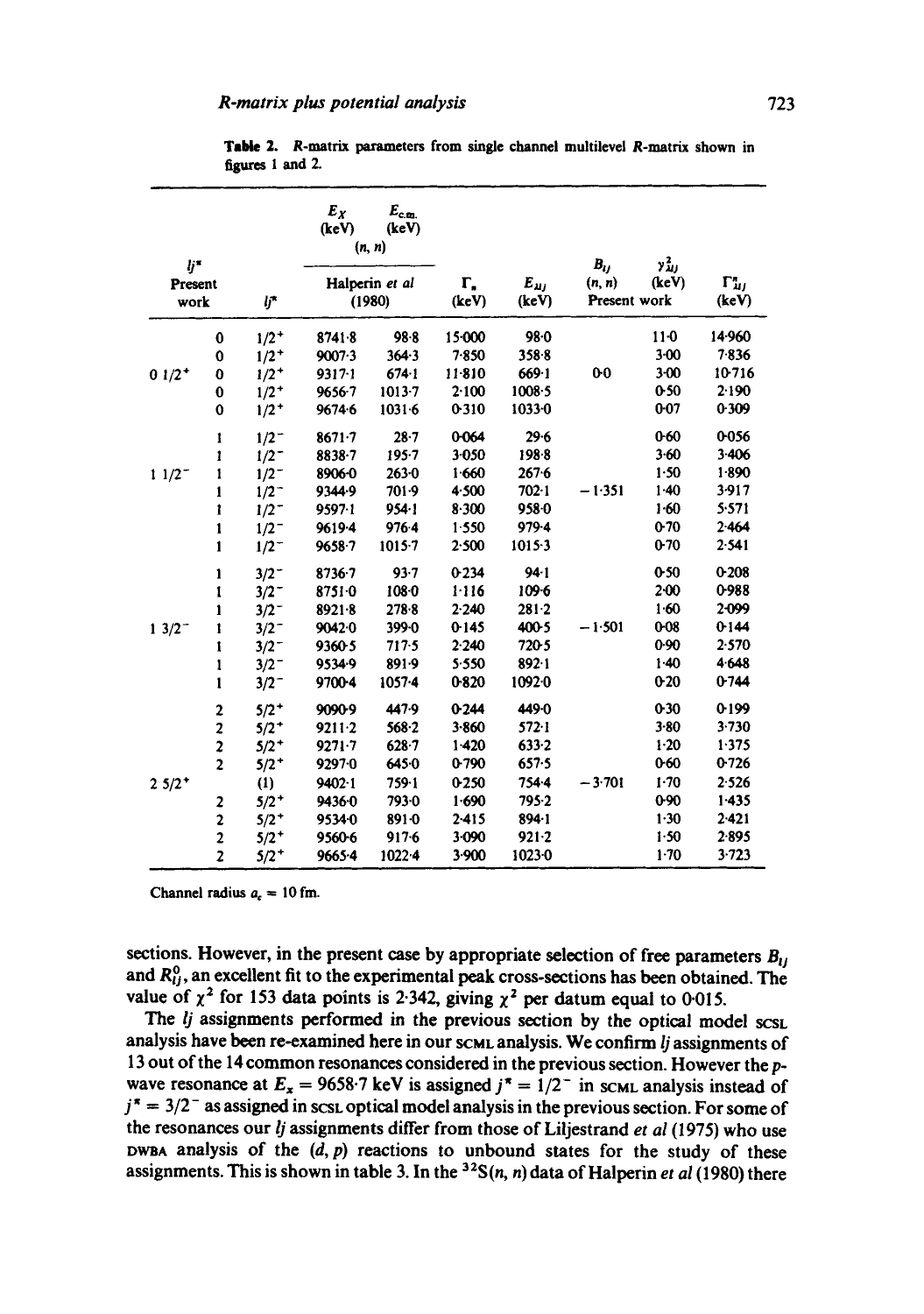| $E_X$ is<br>(keV)<br>(n, n)    | lj*<br>(n, n)           | $E_X$ if<br>(keV)<br>$(d, p)$ and $(n, n)$ | $E_X$ $ij^*$<br>(keV)         | $E_X$ l<br>(keV)<br>Peterson<br>et al (1950) |  |
|--------------------------------|-------------------------|--------------------------------------------|-------------------------------|----------------------------------------------|--|
| Halperin et al<br>(1980)       | Present<br>work         | <b>Bommer</b> et al<br>(1976)              | Liljestrand<br>et al (1975)   |                                              |  |
| $9211 - 2 \quad 2 \quad 5/2^+$ | $2.5/2^{+}$             | 9211-0 $2.5/2^+$                           | $9209.0$ 2 $3/2$ <sup>+</sup> | 92110<br>(1, 2)                              |  |
| $11/2^-$<br>9344.9             | $11/2^-$                | 9348-0<br>$\overline{1}$                   | 9350-0 $27/2^-$               |                                              |  |
| $9402 \cdot 1$<br>(l > 1)      | $25/2$ <sup>+</sup>     | 940002                                     | 94000<br>$2.3/2^{+}$          |                                              |  |
| 9658-7<br>$11/2^-$             | $1(3/2^{-})$<br>$1/2^-$ | 96660<br>- 1                               |                               |                                              |  |

Table 3. Differences in  $lj^*$  assignments.

Table 4. *Comparison of spectroscopic factors via (n, n) and*  **(d, p)** studies.

| lj*                 | Ex<br>(keV)<br>R-matrix | S(n, n) | lj™         | $E_X$<br>(keV)           | $S_{(d,p)}$<br><b>DWBA</b> |  |
|---------------------|-------------------------|---------|-------------|--------------------------|----------------------------|--|
|                     | Present work            |         |             | Liljestrand et al (1975) |                            |  |
| $11/2^-$            | 8838-7                  | 0018    | $11/2^-$    | 8838                     | 0.005                      |  |
| $11/2^-$            | 8906-0                  | 0-007   |             |                          |                            |  |
| $13/2^-$            | $8921 - 8$              | 0-008   |             |                          |                            |  |
| $25/2$ <sup>+</sup> | 9211.2                  | 0-073   | $2.3/2^{+}$ | 9209                     | 0-011                      |  |
| $11/2^-$            | 9344.9                  | 0.008   | $37/2^-$    | 9350                     | 0.004                      |  |
| $13/2^-$            | 9360-5                  | 0-006   |             |                          |                            |  |
| $25/2$ <sup>+</sup> | 9402.1                  | 0028    | $23/2^+$    | 9400                     | 0-021                      |  |
| $25/2$ <sup>+</sup> | 94360                   | 0015    |             |                          |                            |  |
| $13/2^-$            | 9534.9                  | 0011    |             |                          |                            |  |
| $25/2$ <sup>+</sup> | 9560-6                  | 0.023   |             |                          |                            |  |
| 1                   | $9658 - 7$              | 0-007   |             |                          |                            |  |

are two very closely-spaced resonances: one at  $E_x = 9397.2$  keV assigned  $j^* = 3/2^-$  and another at  $E_x = 9402.1 \text{ keV}$  ambiguously assigned as  $l > 1$ . In our scmL R-matrix analysis we could reproduce only one resonance at  $E_x = 9402$  l keV which we assign as  $j^* = 5/2^+$ . This agrees with the same *lj* assigned to this resonance in our potential plus single level R-matrix analysis (SCSL) of the data presented in the last section. Also the resonances at  $E_x = 9211.2 \text{ keV}$  and  $E_x = 9344.9 \text{ keV}$  have  $j^x = 5/2^+$  and  $1/2^$ respectively in our work contrary to  $j^* = 3/2^+$  and  $7/2^-$  respectively as assigned to them by Liljestrand *et al* (1975). In the work of Liljestrand *et al* the angular distributions for the  $(d, p)$  reactions to the resonant states of <sup>33</sup>S has been analysed by DWnA method. However, the analysis of angular distributions alone may not be sufficient for performing *lj* assignments for the resonances. Another quantity, the socalled "stripping enhancement factor", provides a more clear-cut signature for the orbital angular momentum transfer in stripping reactions to the resonant states as has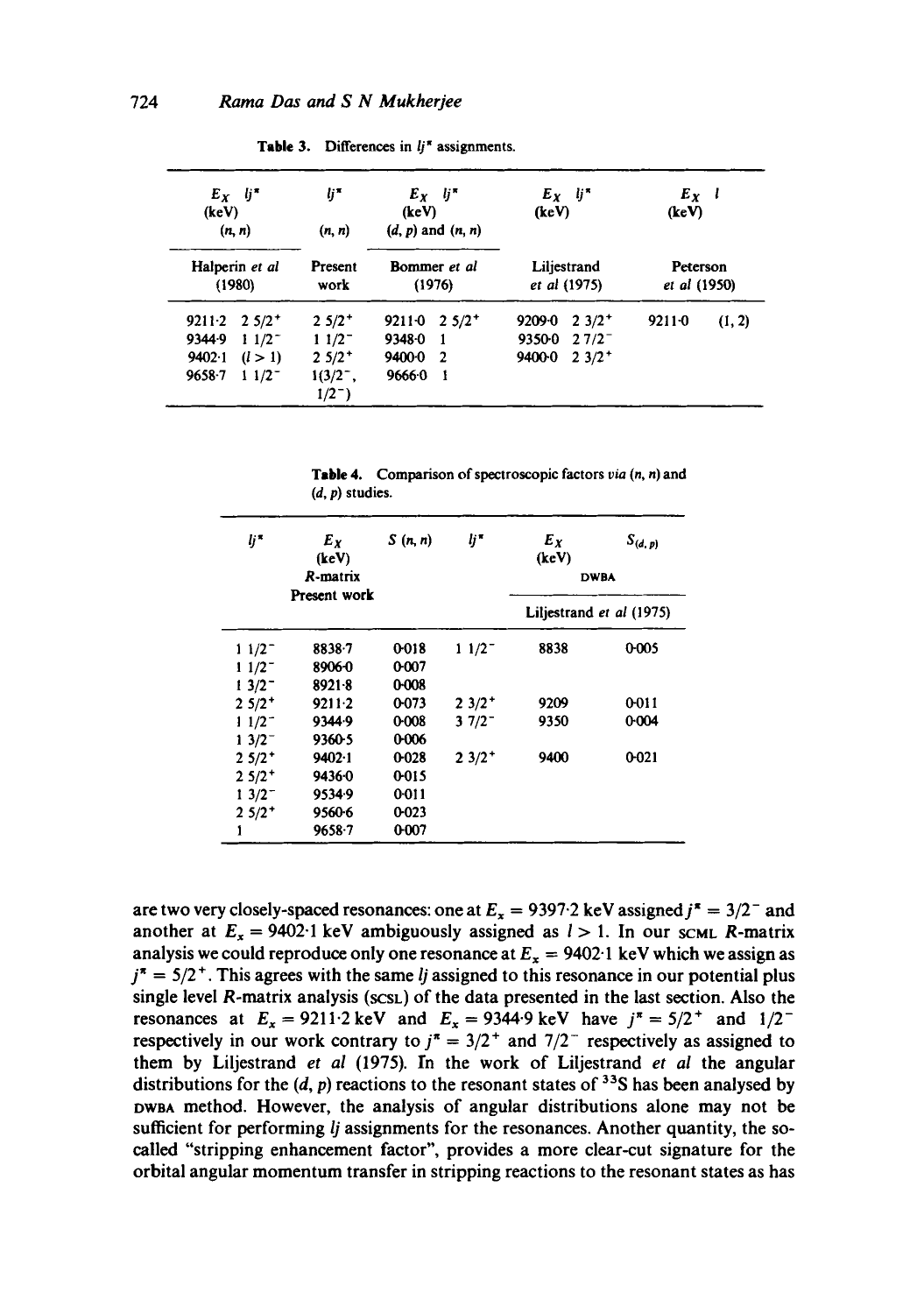been shown by Mukherjee *et al* (1977). It is also evident from the fact that the assignments of Bommer *et al* (1976) performed by analysing the stripping enhancement factor instead of the angular distributions agree perfectly with our assignments. Another good signature of I transfer in these reactions is the vector analysing powers. It is desirable that more work on these lines be performed to remove the apparent limitations of the work of Liljestrand *et al* (1975).

The spectroscopic factors calculated by using 17 for the eleven  $l > 0$  common resonances are listed in table 4. In order to make spectroscopic factors least dependent on the R-matrix parameters we have chosen the same value of channel radius  $a<sub>c</sub>$  in the evaluation of  $\gamma_{1}^2$  and  $\gamma_{pij}^2$ . It was also ensured that the actual nuclear wavefunction and single particle wavefunction satisfy identical boundary condition. Further in both analysis (SCSL and SCML) the background term  $R_{ij}^0$  has been considered as a free parameter, and chosen according to the best fit to the data. In this table spectroscopic factor for some of the resonances calculated by Liljestrand *et al* (1975) by their DWBA analysis of  $(d, p)$  data is also listed. We see that our spectroscopic factors are larger by a factor 1.3 to 6.6 as compared to those of Liljestrand *et al.* The DWBA calculation of Liljestrand *et al,* performed by using the Cocker's (1973) technique, should be repeated by employing the improved technique of Vincent and Fortune (1970, 1973).

#### **4. Summary and conclusion**

Our investigations suggest considerable agreement between  $(d, p)$  and  $(n, n)$  analyses of neutron resonances unlike the results of Liljestrand *et al* (1975). This points to the fact that a careful R-matrix plus potential analysis of the  $(n, n)$  data is quite desirable to get a good comparison between the same resonances observed in  $(d, p)$  and  $(n, n)$ experiments.

The *lj* assignments of the resonances seen in the reaction  $32S(n, n)$  performed by Halperin *et al* (1980) have been re-examined by us by potential plus scst. R-matrix analysis as well as by SCML R-matrix fit to the data.

We have confirmed the *lj* assignments of some of the resonances which were ambiguously *lj* assigned in the work of Halperin *et al* (1980). Further, we have compared our  $l_j^*$  assignments for the common resonances with those performed by OWBA analysis of the (d, p) data by Liljestrand *et al* (1975) and by Bommer *et al* (1976). While our assignments generally agree with those of Bommer *et ai,* they do not agree with those of Liljestrand *et al.* 

The spectroscopic factors calculated by us by the R-matrix analysis also do not agree with those calculated by Liljestrand *et al*. The reanalysis of the (*d*, *p*) data of Liljestrand *et al* by employing the improved technique of Vincent and Fortune (1970) for calculating the stripping to unbound states may provide a better agreement between  $(n, n)$  and  $(d, p)$  results.

## **Acknowledgements**

One of the authors  $(p<sub>D</sub>)$  is grateful to Dr M A Nagarajan for kindly going through the manuscript and for many useful suggestions and also for facilities at the Daresbury